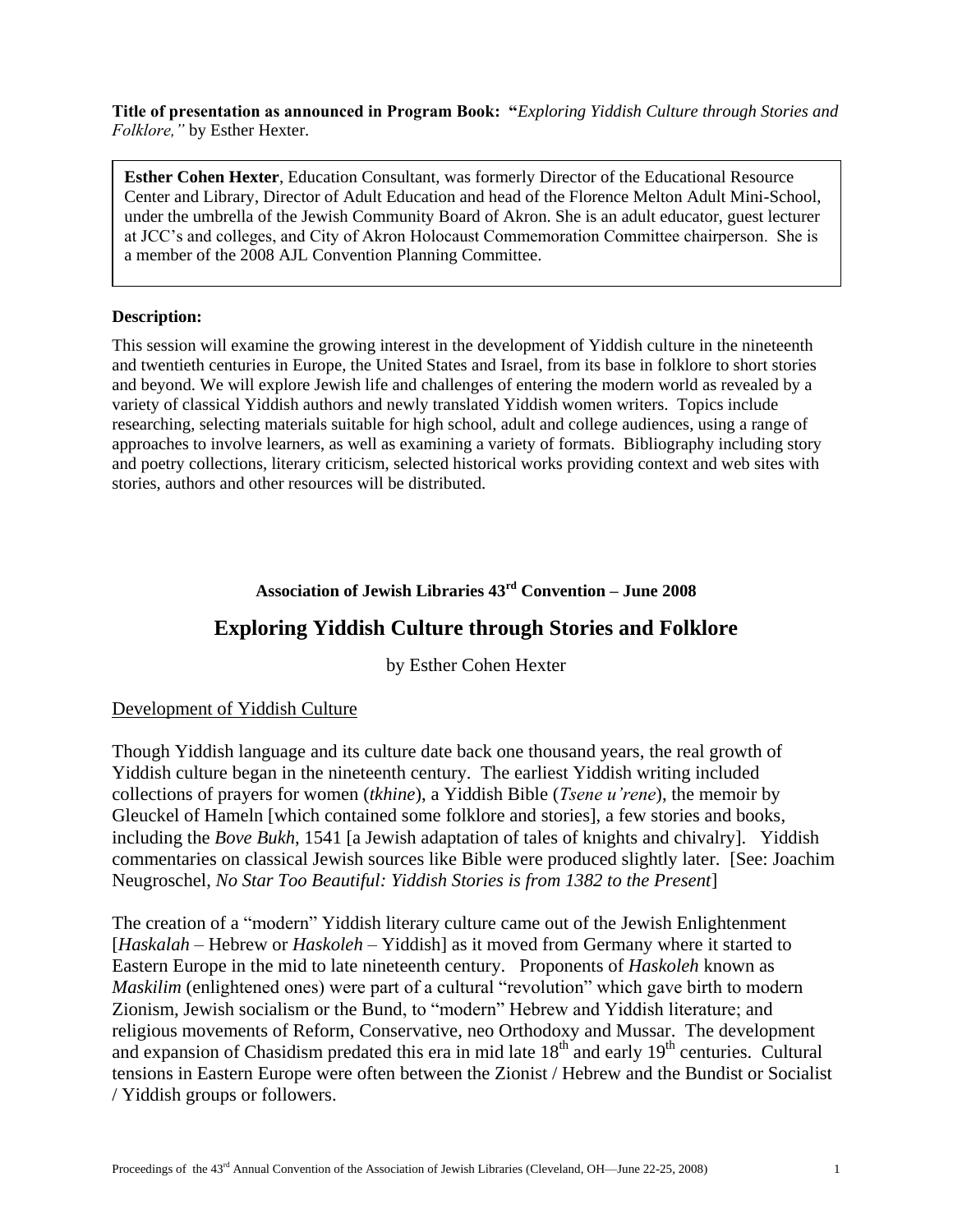From 1850's until World War II brought it to an abrupt halt, a new Yiddish literary tradition was born and developed to serve the needs of millions of Jews living in Eastern Europe, the Soviet Union, the Americas (chiefly U.S. and Canada) and even Israel. Early Yiddish writers, like Sholem Jacob Abramovitch, who used his pen name Mendele Mokher Sforim (Mendele the Book Seller) when writing in Yiddish, literally created a Yiddish literary tradition over night. He was joined by the other two early giants of Yiddish writing, Sholem Aleichem [Sholem Rabinovich] and I.L. Peretz. They all originally wrote in Hebrew as well as Yiddish. See "My Soul Desired Yiddish" an autobiographical excerpt by Mendele Mokher Sforim, to explore the challenges of creating a "modern" literary language and why he chose to write in Yiddish. [*The Jew in the Modern World: A Documentary History*, Paul R. Mendes-Flohr and Jehuda Reinharz, ed., p. 326.]

These early Yiddish writers were followed by many writers representing the entire Yiddish speaking world: Eastern Europe mostly in towns and cities in Poland, Soviet Russia, the U.S. and even Israel. They explored both the world of small town life and city life in major centers like Warsaw and Vilna; and themes of facing the challenges of modernity at every phase. Essayists, poets and writers of fiction exhorted their readers to seek new solutions for the age old "Jewish" problem" of meeting challenges of anti-Semitism, how to communicate with God and live according to God's teachings / *Mitzvot* (commandments), new religious movements and ideas, rapidly changing modern world and political movements [nationalism, socialism, communism, etc.]. Most writers were men, but we are now rediscovering Yiddish women writers too. No discussion on modern Yiddish culture would be complete without mentioning Isaac Bashevis Singer who won a Nobel Prize in Literature in 1978. Even after moving to the United States from his native Poland he continued to write in Yiddish, assisting in translating his works once his English permitted it. He even gave his Nobel speech in Yiddish. The following as in excerpt:

*The high honor bestowed upon me by the [Swedish Academy](http://nobelprize.org/redirect/links_out/prizeawarder.php?from=/nobel_prizes/literature/laureates/1978/singer-lecture.html&object=svenskaakademien&to=http://www.svenskaakademien.se/) is also a recognition of the Yiddish language - a language of exile, without a land, without frontiers, not supported by any government, a language which possesses no words for weapons, ammunition, military exercises, war tactics; a language that was despised by both gentiles and emancipated Jews. The truth is that what the great religions preached, the Yiddishspeaking people of the ghettos practiced day in and day out. They were the people of The Book in the truest sense of the word. They knew of no greater joy than the study of man and human relations, which they called Torah, Talmud, Mussar, Cabala. The ghetto was not only a place of refuge for a persecuted minority but a great experiment in peace, in self-discipline and in humanism. As such it still exists and refuses to give up in spite of all the brutality that surrounds it*.

> [*[Nobel Lectures,](http://nobelprize.org/nobelfoundation/publications/lectures/index.html) Literature 1968-1980*, Editor-in-Charge Tore Frängsmyr, Editor Sture Allén, World Scientific Publishing Co., Singapore, 1993]

While this session / paper is chiefly concerned with Yiddish short stories, development of modern Yiddish culture also included novels, poetry, plays, collections of folklore, newspapers and music [vocal including popular songs, Yiddish musicals for the stage and also Yiddish lieder; and instrumental / Klezmer]. Yiddish writing also included essays, literary criticism, journals, newspapers, history and scholarly works; plus translations of works of western and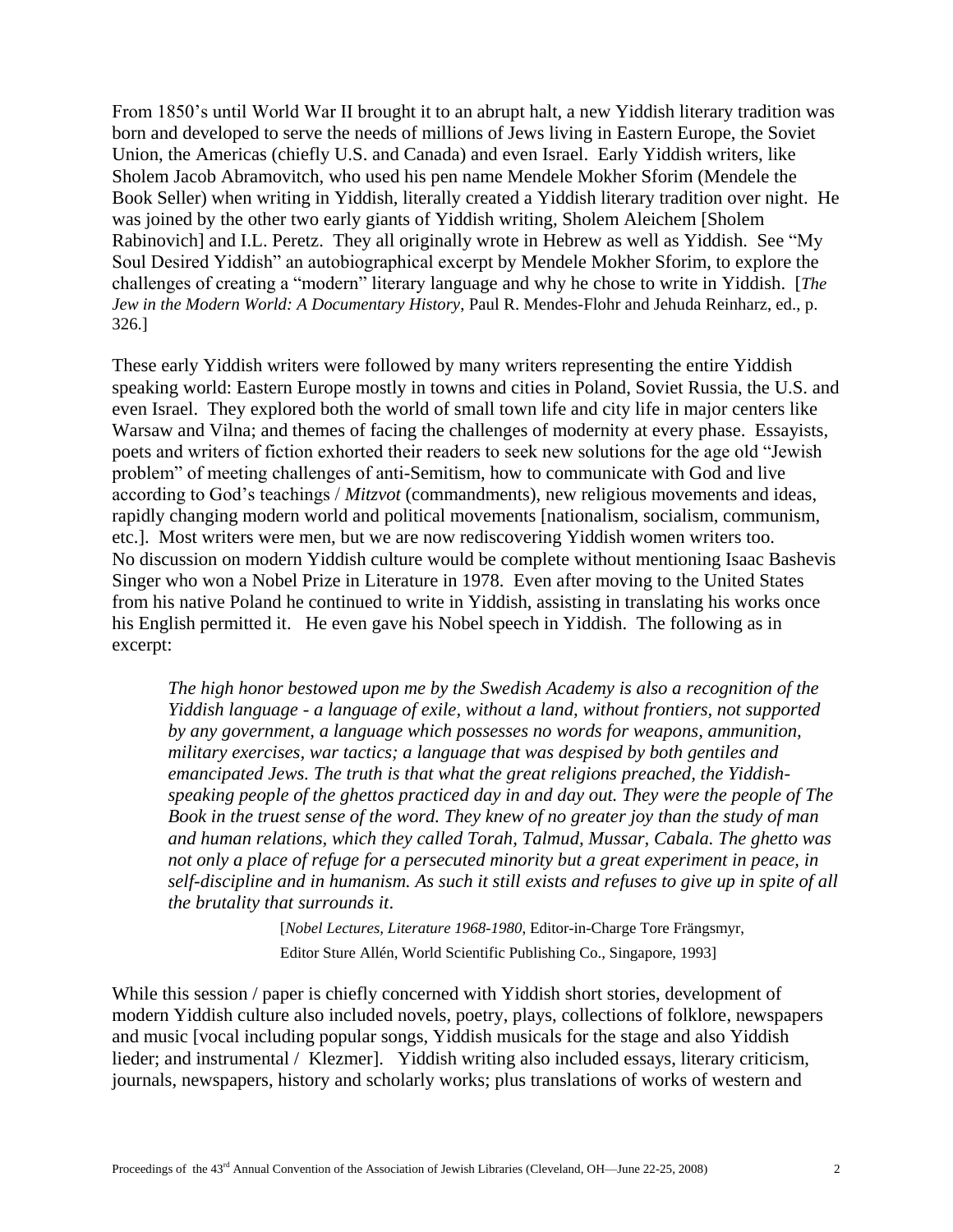Russian literature into Yiddish – thus bringing modern European culture to the Jews of Eastern Europe.

## Challenges of Translation

Translating the culture of Yiddish to  $21<sup>st</sup>$  century readers first requires translating of the actual works. Whether we are talking about prose, short story or poetry the challenges are all similar. The job of any translator working from original works is always daunting; for all languages have idiomatic expressions and no two languages say everything exactly the same way. Irving Howe and Eliezer Greenberg capture the challenges this way:

*"Translating from Yiddish is difficult because Yiddish literature, especially in its "classical" phrase, carries a weight of historical associations and cultural assumptions that is likely to be missed or misunderstood by a reader not familiar with the Yiddish tradition."*  [*Treasure of Yiddish Poetry*, 1969, pg. 61]

While this quote comes from an introduction to Yiddish poetry it holds for prose as well. The challenge of translation goes deeper because the modern reader often does not have depth of knowledge of what the larger world of Yiddish culture referred to as *Yiddishkeit.* Howe and Greenberg, Maurice Samuel and others make similar points. The Yiddish speaking world of Eastern Europe had a thousand year old tradition. The common person, who may not have been learned in Torah and Talmud, was surrounded by quotes, references which found their way into everyday use as guide points for daily living. These included daily prayers, holidays, life cycle events; in other words rituals for observing and living Jewish life. While some of it was written, much of it was oral. Strangely one might say this tradition of Yiddish culture was "enriched" by being insulated from outside influences; for Jews in Eastern Europe, especially in small towns, rarely communicated on more than the simple level of the market place with non-Jews. In this relative isolation from outside influences, Jews often lived at least partly in the world of classical Jewish texts. So readers of the newly developing  $19<sup>th</sup>$  century "modern" Yiddish writing had to know the context of language used. One example is of course Sholem Aleichem's most well known character, Tevye the Dairyman who is famous for his misquoting biblical and Talmudic texts.  $20^{th}$  and  $21^{st}$  century Jews are further challenged by knowing about him largely through *Fiddler on the Roof*, the famous musical based on the original Aleichem stories; not even on translations of the original stories.

There has been a resurgence of interest in coming to understand the world of Yiddish culture including reading the stories, poems, written folklore, plays and novels of its many writers. Starting in the 1980's and continuing into the  $21<sup>st</sup>$  century we have seen an explosion of Yiddish language and culture programs at universities worldwide; and at adult study groups. Many have students studying Yiddish so they can read works in the original. Beyond this scores of other colleges and universities have classes in Yiddish literature in translation. This has created another problem. Difficulties in translation aside, a limited number of works have been translated into English.

Before even attempting to try this daunting task of translation, there were relatively few copies of Yiddish works in libraries and stores, available to borrow or purchase. Enter Aaron Lansky, and a group of volunteers, who have responded to this lack of actual Yiddish books by rescuing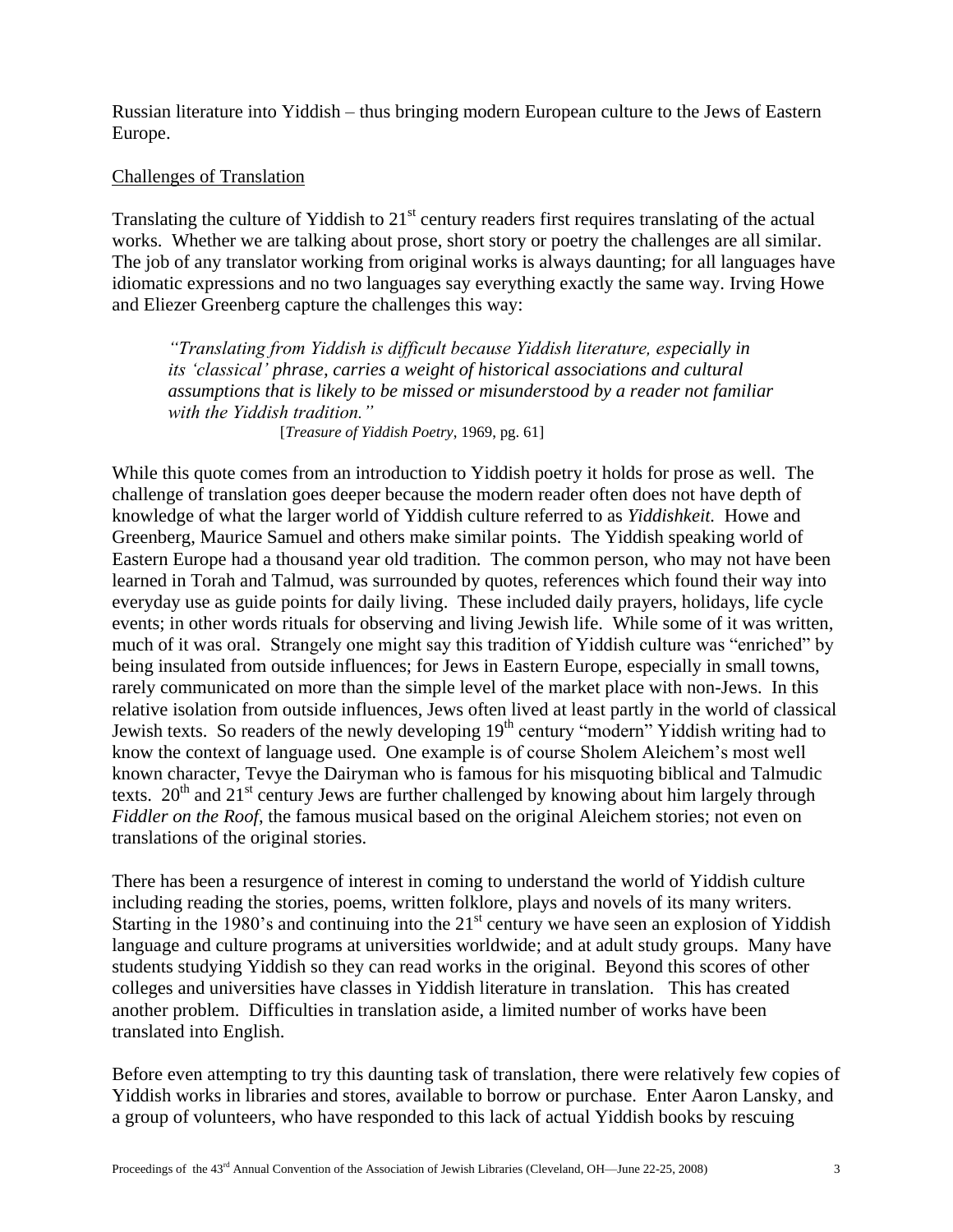almost 1.5 million Yiddish books, often from dumpsters where they had been placed when their owners had died. This amazing feat, begun in 1980 when Lansky, a young graduate student, decided to rescue abandoned Yiddish books, has become the National Yiddish Book Center in Amherst, Massachusetts. The center has distributed sets of Yiddish books to colleges and universities libraries and sold to students studying Yiddish. This task has been eased by the digitalization of Yiddish books project at National Yiddish Book Center. Each book, often printed on poor quality paper, is slowly being copied page by page and stored on a vast "digital" library" where they are available for printing on demand. See [www.yiddishbookcenter.org](http://www.yiddishbookcenter.org/) or read *Outwitting History: The Amazing Adventures of a Man Who Rescued a Million Yiddish Books*, by Lansky.

New works are being discovered, especially works by women Yiddish writers, which are slowly being re-discovered and translated into English. This task has been started by Yiddish reading circles in Canada where some of the members first have had to learn to read Yiddish. When I began my study of Yiddish stories in English translation hardly any of the works by women were included in anthologies. [See: Frieda Forman et al, *Found Treasures*, 1994; Sandra Bark, *Beautiful as the Moon, Radiant as the Stars*, 2003; and Rhea Tregebov, *Arguing with the Storm*, 2008.] Poetry by a few women poets, largely written in the United States in early and mid  $20<sup>th</sup>$ century, was included in some larger collections. [See Howe and Greenberg, *A Treasury of Yiddish Poetry*, 1969]

### **Selecting Material**

I have chosen the short story genre to permit readers and groups to encounter a larger variety of writers and styles. The attached bibliography contains selected collections of stories and other types of Yiddish literature in translation, plus works of literary criticism and history. A few works on folklore are included because many Yiddish stories are based on folklore. Most are suitable for high school, adult education and college audiences. The criticism and history works are suggested for teachers and group leaders. Selected Online resources to major sites are included as a starting reference point.

# **Exploring Yiddish Culture through Stories and Folklore - Bibliography**

### by Esther Cohen Hexter

Examine growing interest in development of Yiddish culture in nineteenth and twentieth centuries in Europe, United States, former Soviet Union and Israel, from its base in folklore to short stories and beyond. Explore Jewish life and challenges of entering modern world as revealed by classical Yiddish authors and newly translated Yiddish women writers. Presentation includes: how to research topic and select materials for high school, adult and college audiences. Bibliography of story, folklore and poetry collections, literary criticism and web sites will be distributed.

Note: see author names for books and story collections translated into English: e.g., Mendele Mokher Sforim [Sholem Jacob Abramovitch], Sholem Aleichem [Sholem Rabinovich], I.L. Peretz, Isaac Bashevis Singer, Sholem Asch, Dovid Bergelson, S. Ansky and more.

### Short Stories and Folklore: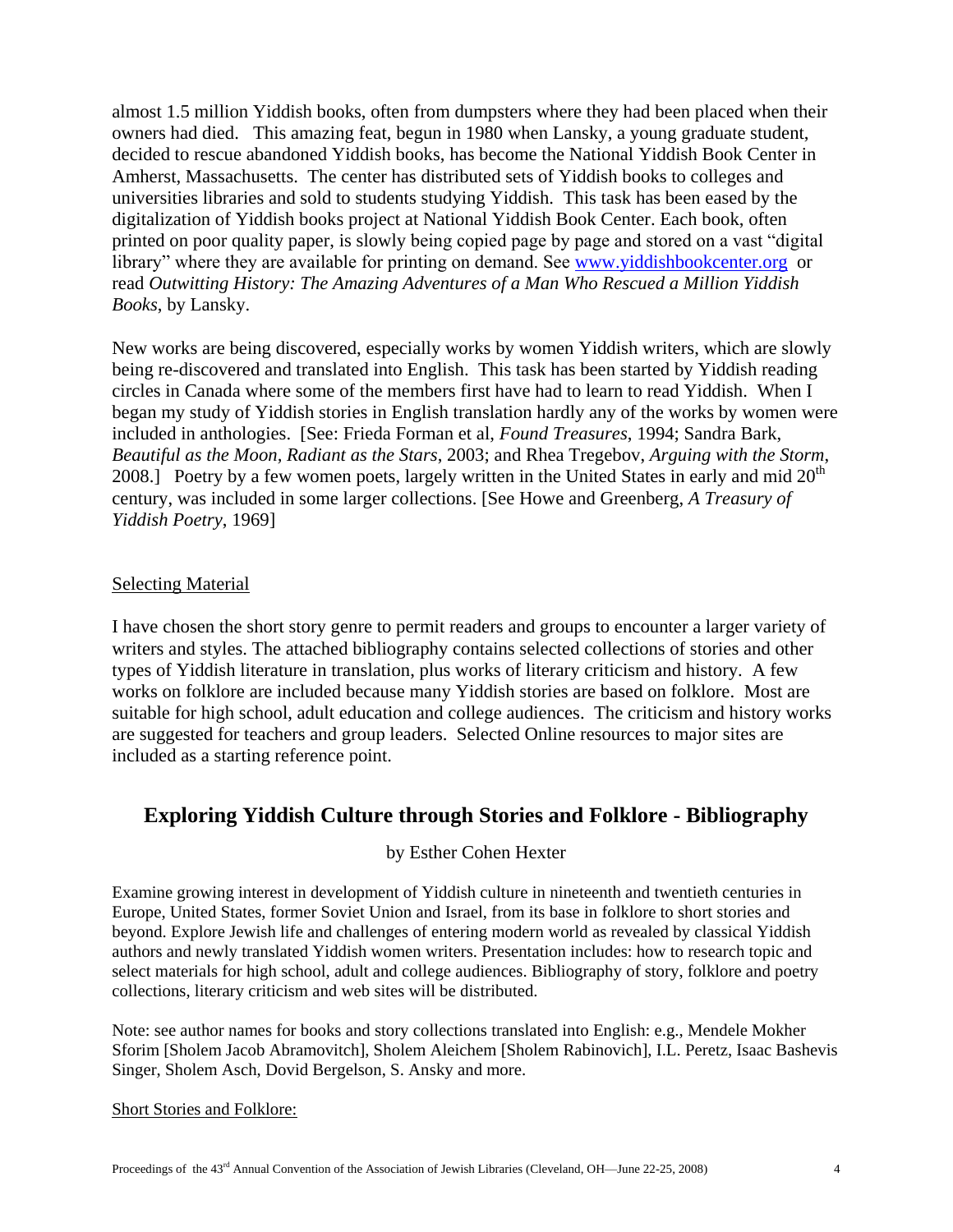Bark, Sandra, editor, *[Beautiful as the Moon, Radiant as the Stars: Jewish Women in Yiddish Stories: An](http://www.amazon.com/Beautiful-Moon-Radiant-Stars-Anthology/dp/0446691364/ref=pd_ybh_5?pf_rd_p=280800601&pf_rd_s=center-2&pf_rd_t=1501&pf_rd_i=ybh&pf_rd_m=ATVPDKIKX0DER&pf_rd_r=13VF1CC8QNCC2FGRY5R8)  [Anthology](http://www.amazon.com/Beautiful-Moon-Radiant-Stars-Anthology/dp/0446691364/ref=pd_ybh_5?pf_rd_p=280800601&pf_rd_s=center-2&pf_rd_t=1501&pf_rd_i=ybh&pf_rd_m=ATVPDKIKX0DER&pf_rd_r=13VF1CC8QNCC2FGRY5R8)***,** Warner Books, Inc.: 2003

Stories by women or about women, many in English translation for first time. Introduction & author bios.

Butwin, Julius and Frances, translators, *Favorite Tales of Sholom Aleichem*, Avenel Books: New York, 1983.

Previously published in separate volumes as: *The Old Country: Collected Stories of Sholom Aleichem* and *Tevye"s Daughters*. With Introduction by translators who specialized in Sholom Aleichem.

Forman, Frieda, Ethel Raicus, Sarah Silberstein Swartz and Margie Wolfe, editors, *Found Treasures: Stories by Yiddish Women Writers*, Second Story Press: Toronto, 1994. Outstanding introduction by Irena Klepfisz.

First translated collection of stories by women; provides variety of views into Yiddish world in Eastern Europe, Palestine/Israel and North America. With editors' notes, bios, glossary, photos and bibliography.

Gilman, Phoebe, *Something from Nothing: adapted from a Jewish Folktale*, Scholastic, Inc. by arrangement with North Winds Press: New York, 1992. Children's version of folktale, which was also a folksong. Interesting introduction to topic.

Halkin, Hillel, translator and wrote introduction, *Tevye the Dairyman* and *The Railroad Stories,* by Sholem Aleichem, Schocken Books: New York, 1987. New translation brings together the tales of Tevye and all of his daughters in English for first time.

Howe, Irving and Eliezer Greenberg, *Ashes Out of Hope: Fiction by Soviet-Yiddish Writers*, Schocken Books: New York: 1977

Introductory essay on Soviet-Yiddish writers, stories by David Bergelson, Moshe Kulbak and Der Nister.

Howe, Irving and Eliezer Greenberg, editors, *A Treasury of Yiddish Stories*, Schocken Books: New York, 1973. [various editions]

Includes extensive introduction with historical framework and development of Yiddish literary tradition. Outstanding variety of writers and stories, with selection of folk tales and proverbs.

Neugroschel, Joachim, editor and translator, *No Star Too Beautiful: Yiddish Stories from 1382 to the Present*, W.W. Norton and Company: New York, 2002.

Organized historically; beginning in medieval era. Contains a few women writers.

Tregebov, Rhea, editor, *Arguing with the Storm: Stories by Yiddish Women Writers*, Sumach Press: Canada, 2008. Introduction by Katherine Hellerstein.

Recently rediscovered and newly translated stories written by Yiddish women writers from 1890's - 1970's; exploring and contrasting Jewish life in Europe with life in North America.

Weinreich, Beatrice Silverman, editor, *Yiddish Folktales*, Leonard Wolf translator, Schocken Books: New York, 1988.

200 tales collected in 1920's and 1930's by ethnographers in small towns and villages of Eastern Europe. Includes names of tellers and locations and dates where collected.

Weinstein, Miriam, *Prophets & Dreamers: A Selection of Great Yiddish Literature*, Steerforth Press: South Royalton, Vermont, 2002.

An introduction to Yiddish literary history and culture. Includes selected stories, a few poems and folksongs.

Literary Criticism and Historical Overview: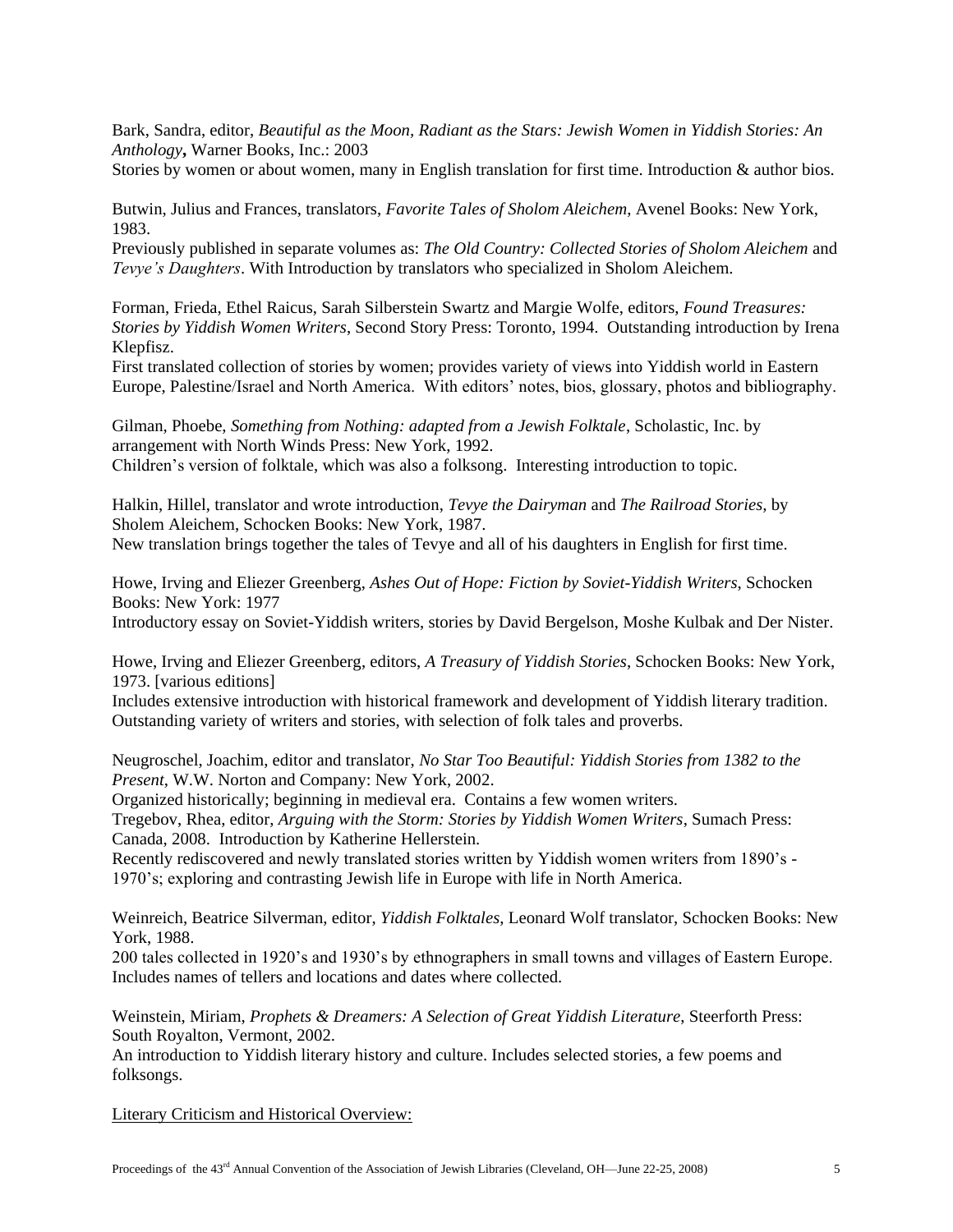Lansky, Aaron, *Outwitting History: The Amazing Adventures of a Man Who Rescued a Million Yiddish Books*, Algonquin Books of Chapel Hill; Chapel Hill, North Carolina, 2004. Growing understanding of the world of Yiddish culture, discovered from native speakers who give Lansky treasured Yiddish books to save; and his efforts to pass tradition along at his National Yiddish Book Center.

Madison, Charles, *Yiddish Literature: Its Scope and Major Writers*, Schocken Books: New York, 1971 This early standard contains critical commentaries, plot summaries and historical analysis of Yiddish writers from Eastern Europe, to America, Soviet Union and Israel. Excellent reference.

Mendele Moykher Sforim, "My Soul Desired Yiddish" in *The Jew in the Modern World: A Documentary History*, Paul R. Mendes-Flohr and Jehuda Reinharz, ed., Oxford University Press: New York, 1980. p. 326

Selection from author's autobiographical notes on why he chose to write in Yiddish.

Michelson, Neil, *Too Young for Yiddish*, Neil Waldman, illustrator, Charlesbridge: 2002. Association of Jewish Libraries Notable Children's Book.

This children's book provides fictional view of challenges Yiddish culture faced upon coming to U.S.

Roskies, David G., *A Bridge of Longing: The Lost Art of Yiddish Storytelling*, Harvard University Press: Cambridge, Massachusetts, 1995.

Scholarly and highly readable work on art of Yiddish storytelling as exhibited by great Yiddish writers.

Roskies, Diane K. and David G. Roskies, *The Shtetl Book*, KTAV Publishing House, Inc.: U.S.A., 1975 Excellent introduction to Jewish town life in Eastern Europe; see especially "Geography of Yiddish".

Samuel, Maurice, *In Praise of Yiddish*, Cowles Book Company, Inc.: New York, 1971

#### Other Forms of Expression [Poetry, Plays, Folk Music]

Howe, Irving and Eliezer Greenberg, editors, *A Treasury of Yiddish Poetry*, Holt, Rinehart and Winston: New York, 1969

Yiddish poetry in English translation written by poets from all over the Yiddish world; includes some women poets. With Introduction.

Howe, Irving, Ruth R. Wisse and Khone Shmeruk, editors, *The Penguin Book of Modern Yiddish Verse*: New York, 1988.

Original Yiddish poems with English translations; includes some women poets, introduction and bios.

Rubin, Ruth, *Voices of a People: The Story of Yiddish Folksong*, The Jewish Publication Society of America: Philadelphia, 1979 500 + folksongs in transliterated Yiddish and English translation. Arranged by topic.

Sandrow, Nahma, translator and editor, *God, Man, and Devil: Yiddish Plays in Translation*, Syracuse University Press: Syracuse, New York, 1999. Five plays in translation, with excerpts from others to show complexity and creativity of Yiddish drama.

*Tevye der Milkhiker* / Tevye the Dairyman, Film adaptation of the Sholem Aleichem play, directed by Maurice Schwartz, Poland, 1939. 90 minutes. Yiddish with English subtitles. Available from National Center for Jewish Film, [www.brandeis.edu/jewishfilm/](http://www.brandeis.edu/jewishfilm/)